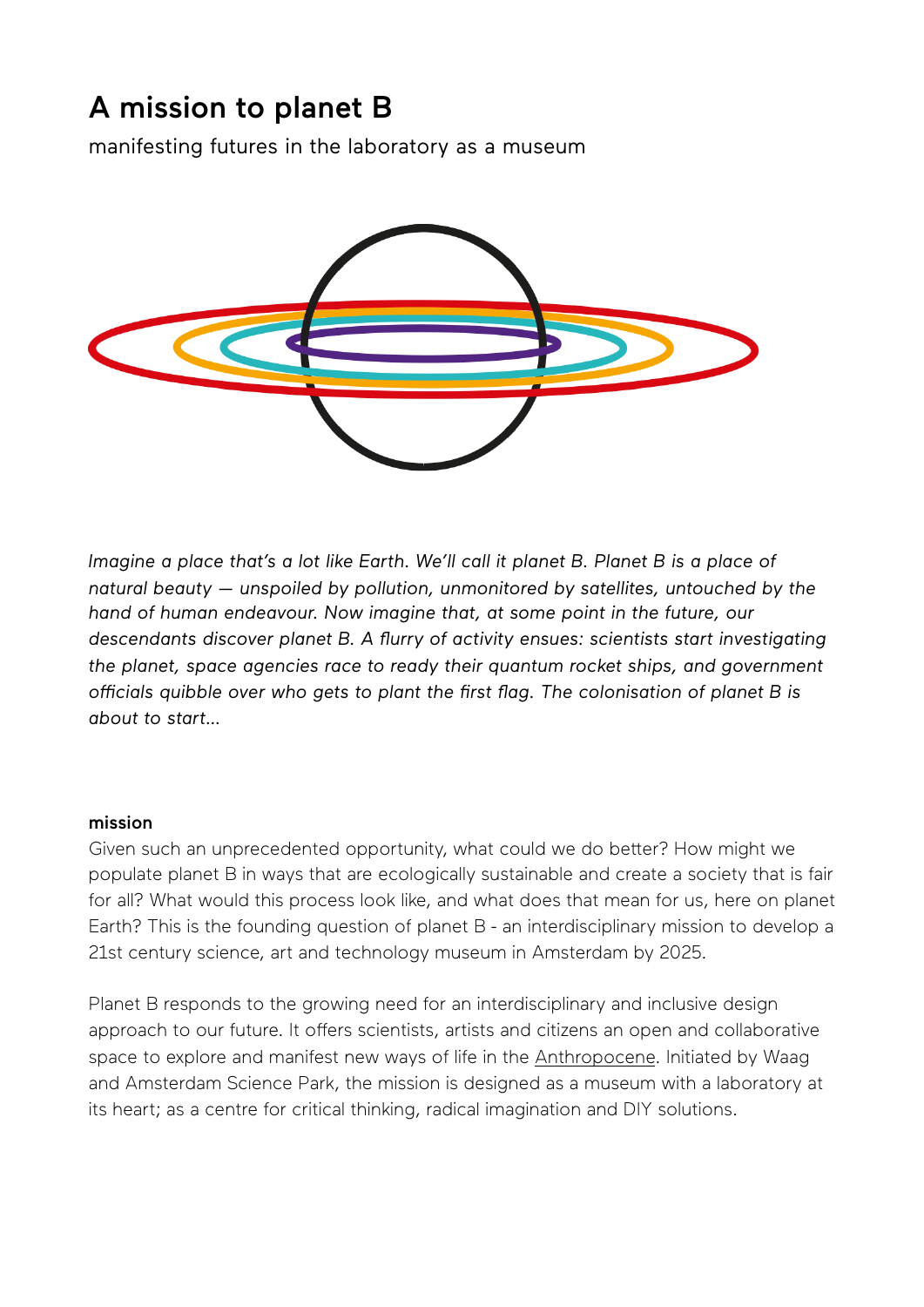## approach

Rather than curate collections, the centre coordinates expeditions that investigate life on planet B, sparking encounters across disciplines and life-worlds. Each expedition creates traces and engenders relations that shape life on the planet. Out of these, a dynamic ecosystem emerges that brings together the speculative space of planet B with impact on our material reality, here on planet Earth.

Between now and 2025, the mission to planet B will progress in three phases. The first phase establishes an outpost where early trailblazers can explore and study this new world. In the second, the outpost will grow into a semi-permanent base using DIY and off-the-grid building technologies, thereby inviting larger groups to come together and shape life on planet B. The final phase of the mission establishes a permanent base, a laboratory as a museum, allowing anyone to visit planet B and participate in building ecologically and socially viable futures for humanity and the living world.

## vision

"When Native peoples come into their own, on the basis of their own cultures and traditions, that will be the Fourth World."

— [Mbuto Milando,](https://en.wikipedia.org/w/index.php?title=Mbuto_Milando&action=edit&redlink=1) first secretary of the [Tanzanian](https://en.wikipedia.org/wiki/Tanzania) [High Commission](https://en.wikipedia.org/wiki/High_Commissioner_(Commonwealth))

The dawning of the Anthropocene age allows us to understand how all of Earth has been marked by humanity - from the climate surrounding its surface down to its geological strata within. After centuries of violent expansion in the name of progress, the colonisation of our planet by modernity is complete. With the human touch extending to every corner of our terrestrial world, the strict division of nature and culture is rendered obsolete. In the Anthropocene, wherever we look, anything 'natural' is also 'cultured'. Technology has become entangled with ecology, returning a lofty humanity from the clouds of modernity back to the lively, muddy reality of the surface-dwellers.

Rejecting the nature-culture dichotomy allows us to observe a world newly discovered, yet one that is also everywhere around us. It is a realisation that confronts us with a fundamental question of ethics: how should we live in this strange yet familiar new world? What habits, practices and aesthetics can planet B offer us to - in the words of Bruno Latour - 'recolonise planet Earth'? Milando proposes an ethos for planet B based on a principle of radical inclusivity. With the Fourth World, he offers us a possibility space for a world colonised by diversity instead of monoculture, and based on co-habitation instead of exploitation.